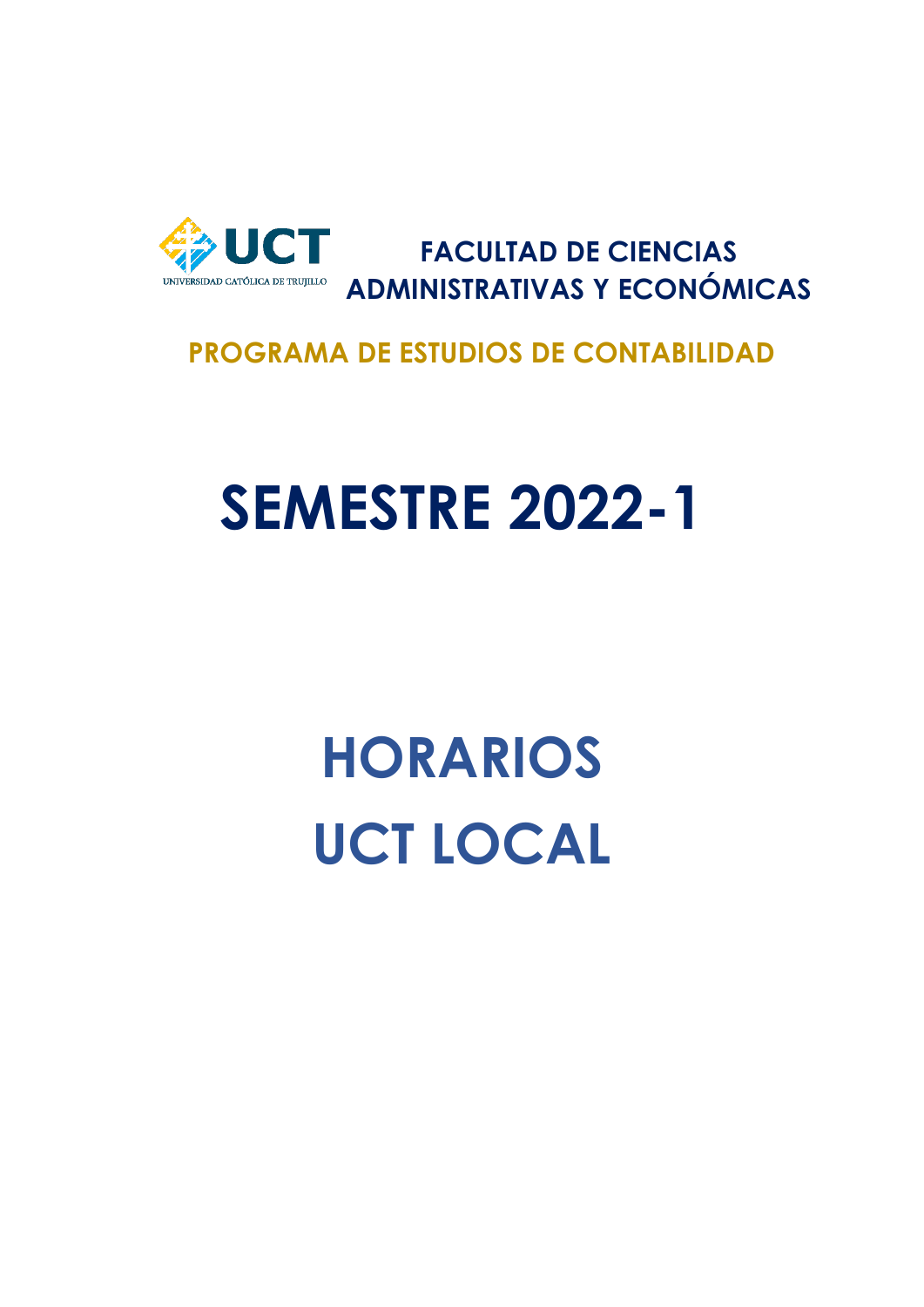

**FACULTAD DE CIENCIAS ADMINISTRATIVAS Y ECONÓMICAS** 

#### **PROGRAMA DE ESTUDIOS DE CONTABILIDAD**

# **I BLOQUE**

## **HORARIOS UCT LOCAL**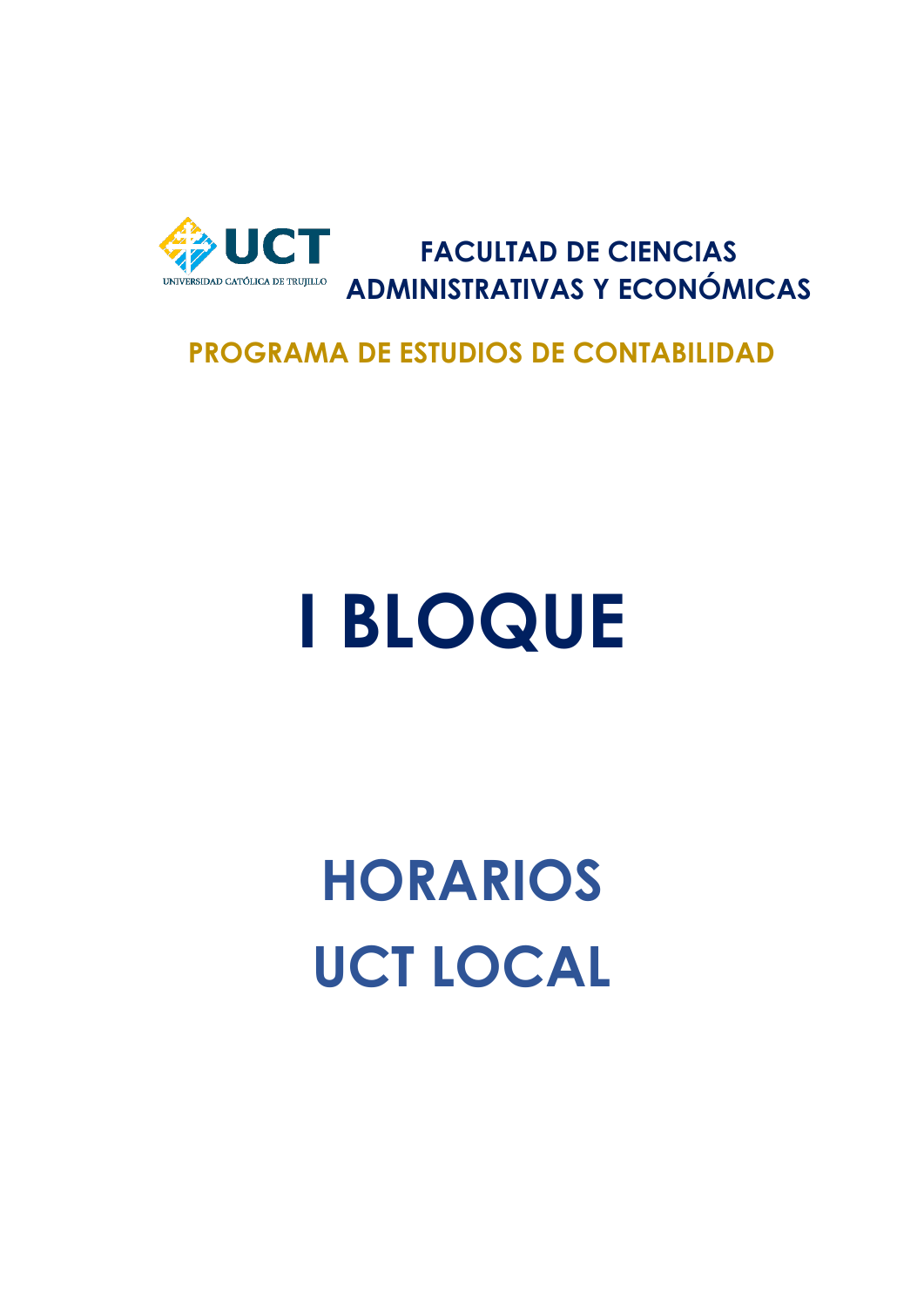

TOLICA OF

PROGRAMA DE CONTABILIDAD

HORARIO DE CLASE - SEMESTRE 2022-1

|  | UCT LOCAL - I BLOQUE |
|--|----------------------|
|  |                      |

| <b>SECCIÓN</b><br><b>Horario</b><br><b>CICLO</b><br><b>MODALIDAD</b><br>Día<br><b>CORRE ELECTRÓNICO</b><br><b>APELLIDOS Y NOMBRES DEL DOCENTE</b><br><b>CURRICULAR</b><br>MATEMÁTICA APLICADA PARA LOS<br>15:00<br>18:15<br>Martes<br>g.alama@uct.edu.pe<br>Α<br>ALAMA QUIROZ GEORGE WILLIAM<br><b>NEGOCIOS</b><br>Miércoles<br>15:00<br>18:15<br>07:15<br>10:30<br>Lunes<br><b>VIRTUAL</b><br>Α<br>DOCUMENTACIÓN CONTABLE<br>l.castillo@uct.edu.pe<br>CASTILLO ALVA LUIS ANTONIO<br>$\overline{\phantom{a}}$<br>07:15<br>10:30<br>Jueves<br>11:15<br>14:15<br>Lunes<br>POLO CAMPOS CIRILO SIXTO<br>MICROECONOMÍA<br>c.polo@uct.edu.pe<br>Α<br>07:15<br>10:30<br>Martes<br>18:15<br>14:15<br>Martes<br>Α<br>m.angulo@uct.edu.pe<br>ANGULO ARGOMEDO MARÍA YSABEL<br><b>CONTABILIDAD II</b><br>14:15<br>10:30<br>Miércoles<br>19:45<br>16:45<br>Jueves<br><b>VIRTUAL</b><br>CASTILLO GARCIA PETER YVAN<br>ESTADÍSTICA PARA LOS NEGOCIOS II<br>p.castillo@uct.edu.pe<br>Ш<br>Α<br>16:45<br>19:45<br>Viernes<br>11:15<br>14:15<br>Lunes<br>CHACALTANA BUENAFUENTE CARLOS<br>Α<br>c.chacaltana@uct.edu.pe<br><b>EMPRENDEDORISMO</b><br>07:15<br>10:30<br><b>JESUS</b><br>Miércoles<br>10:30<br>13:30<br>Martes<br>MATEMÁTICA FINANCIERA II<br>Α<br>ALAMA QUIROZ GEORGE WILLIAM<br>g.alama@uct.edu.pe<br>10:30<br>13:30<br>Jueves<br>14:15<br>17:30<br>DISEÑO ORGANIZACIONAL Y<br>Lunes<br>j.angeles@uct.edu.pe<br>Α<br>ANGELES MORALES JULIO CESAR<br><b>PROCESOS</b><br>13:30<br>10:30<br>Miércoles<br><b>VIRTUAL</b><br>Ш<br>$\overline{17:30}$<br>20:30<br>Martes<br>CONTRERAS QUIÑONES ALICIA MARILIN<br>SISTEMAS DE LA GESTIÓN PUBLICA<br>Α<br>a.contreras@uct.edu.pe<br>17:30<br>20:30<br>Jueves<br>08:45<br>10:30<br>SOCIOLOGÍA DE LAS<br>Martes<br>l.miranda@uct.edu.pe<br>Α<br>MIRANDA DIAZ LUIS ORLANDO<br>ORGANIZACIONES<br>10:30<br>08:45<br>Jueves<br>20:30<br>17:30<br>Jueves<br>Α<br><b>CARRANZA TORRES MARIBEL</b><br>CONTABILIDAD DE SOCIEDADES<br>m.carranza@uct.edu.pe<br>07:15<br>10:30<br>Miércoles<br>07:15<br>10:30<br>Lunes<br>POLO CAMPOS CIRILO SIXTO<br><b>MICROECONOMIA</b><br>c.polo@uct.edu.pe<br>Α<br>07:15<br>10:30<br>Viernes<br>TESIS II: OBJETIVOS E HIPÓTESIS DE<br><b>VIRTUAL</b><br>IV<br>12:00<br>Α<br>10:30<br>POMA VARGAS ALEXIS ENRIQUE<br>Martes<br>a.poma@uct.edu.pe<br>INVESTIGACIÓN<br>14:15<br>17:30<br>Jueves<br>PSICOLOGÍA ORGANIZACIONAL<br>SALVATIERRA ULLOA ROBERTO CARLOS<br>r.salvatierra@uct.edu.pe<br>Α<br>15:45<br>19:00<br>Martes<br>15:45<br>19:00<br>Miércoles<br>p.tinedo@uct.edu.pe<br>Α<br>TINEDO LOPEZ PEDRO DAVID<br>DESARROLLO PERSONAL Y SOCIAL<br>19:00<br>15:45<br>Viernes<br>TESIS III: VARIABLES Y SU<br>15:45<br>17:30<br>Α<br>Miércoles<br>c.jauregui@uct.edu.pe<br>JAUREGUI FLORES CESAR MOISES<br>OPERATIVIZACIÓN<br>17:30<br>20:30<br>Martes<br>c.mendoza@uct.edu.pe<br>Α<br>MENDOZA AGUILAR CECILIA CELESTE<br><b>ESTADOS FINANCIEROS</b><br>17:30<br>20:30<br>Jueves<br><b>VIRTUAL</b><br>$\vee$<br>08:45<br>12:00<br>Jueves<br>Α<br>MACROECONOMÍA<br>j.sevillano@uct.edu.pe<br>SEVILLANO GAMBOA JUAN CARLOS<br>08:45<br>12:00<br>Miércoles<br>14:15<br>10:30<br>Martes<br>YI KCOMT SILVIA PATRICIA<br><b>COSTOS INDUSTRIALES</b><br>Α<br>s.yi@uct.edu.pe<br>08:45<br>12:45<br>Viernes<br>15:00<br>18:15<br>Lunes<br>w.alayo@uct.edu.e<br>Α<br>CONTABILIDAD GUBERNAMENTAL I<br>ALAYO VASQUEZ WILMER MANUEL<br>18:15<br>15:00<br>Miércoles<br>20:30<br>16:45<br>Martes<br><b>AUDITORIA I</b><br>a.luna@uct.edu.pe<br>Α<br>LUNA DE LOS RIOS ANTONY<br>16:45<br>20:30<br>Jueves<br>VII<br><b>VIRTUAL</b><br>19:45<br>Α<br>19:00<br>PRACTICAS PRE PROFESIONAL I<br>m.morales@uct.edu.pe<br>Lunes<br>MORALES FLORES MARCO ANTONIO<br>TESIS V: METODOS ESTADISTIVOS<br>Miércoles<br>10:30<br>13:30<br>j.rodriguez@uct.edu.pe<br>A<br>RODRIGUEZ AZABACHE JULIO ANTONIO<br>PARA LA INVESTIGACION<br>17:30<br>20:30<br>Viernes<br>a.cuadra@uct.edu.pe<br>Α<br>CONTABILIDAD BANCARIA<br>CUADRA MIDZUARAY ANA MARIA<br>17:30<br>20:30<br>Sábado<br>17:30<br>20:30<br>CONTRATACIONES Y ADQUISIONES<br>Martes<br>d.galvez@uct.edu.pe<br>GALVEZ CABANILLAS DANY ROLANDO<br>Α<br>DEL ESTADO<br>17:30<br>20:30<br>Jueves<br><b>VIRTUAL</b><br>IX<br>16:45<br>17:30<br>Α<br>MORALES FLORES MARCO ANTONIO<br>PRACTICAS PRE PROFESIONAL III<br>m.morales@uct.edu.pe<br>Lunes<br>07:15<br>10:30<br>PORTOCARRERO GUTIERREZ CESAR<br>ETICA PROFESIONAL Y<br>Lunes<br>c.portocarrero@uct.edu.pe<br>Α<br><b>AUGUSTO</b><br>RESPONSABILIDAD SOCIAL II<br>07:15<br>10:30<br>Martes<br>TESIS VII: REDACCIÓN DE TESIS<br>Α<br>14:15<br>RAMIREZ GARCIA JAIME ROBERTO<br>j.ramirez@uct.edu.pe<br>Viernes<br>17:30 |  | ULI LULAL - I DLUQUE<br><b>ASIGNATURA/ EXPERIENCIA</b> |  |  |  |  |  |  |  |
|--------------------------------------------------------------------------------------------------------------------------------------------------------------------------------------------------------------------------------------------------------------------------------------------------------------------------------------------------------------------------------------------------------------------------------------------------------------------------------------------------------------------------------------------------------------------------------------------------------------------------------------------------------------------------------------------------------------------------------------------------------------------------------------------------------------------------------------------------------------------------------------------------------------------------------------------------------------------------------------------------------------------------------------------------------------------------------------------------------------------------------------------------------------------------------------------------------------------------------------------------------------------------------------------------------------------------------------------------------------------------------------------------------------------------------------------------------------------------------------------------------------------------------------------------------------------------------------------------------------------------------------------------------------------------------------------------------------------------------------------------------------------------------------------------------------------------------------------------------------------------------------------------------------------------------------------------------------------------------------------------------------------------------------------------------------------------------------------------------------------------------------------------------------------------------------------------------------------------------------------------------------------------------------------------------------------------------------------------------------------------------------------------------------------------------------------------------------------------------------------------------------------------------------------------------------------------------------------------------------------------------------------------------------------------------------------------------------------------------------------------------------------------------------------------------------------------------------------------------------------------------------------------------------------------------------------------------------------------------------------------------------------------------------------------------------------------------------------------------------------------------------------------------------------------------------------------------------------------------------------------------------------------------------------------------------------------------------------------------------------------------------------------------------------------------------------------------------------------------------------------------------------------------------------------------------------------------------------------------------------------------------------------------------------------------------------------------------------------------------------------------------------------------------------------------------------------------------------------------------------------------------------------------------------------------------------------------------------------------------------------------------------------------------------------------------------------------------------------------------------------------------------------------------------------------------------------------------------------------------------------------------------------------------------------------------------------------------------------------------------------------------------------------------------------------------------------------------------------------------------------------------------------------------------------------------------------------------------------------------------------------------------------------------|--|--------------------------------------------------------|--|--|--|--|--|--|--|
|                                                                                                                                                                                                                                                                                                                                                                                                                                                                                                                                                                                                                                                                                                                                                                                                                                                                                                                                                                                                                                                                                                                                                                                                                                                                                                                                                                                                                                                                                                                                                                                                                                                                                                                                                                                                                                                                                                                                                                                                                                                                                                                                                                                                                                                                                                                                                                                                                                                                                                                                                                                                                                                                                                                                                                                                                                                                                                                                                                                                                                                                                                                                                                                                                                                                                                                                                                                                                                                                                                                                                                                                                                                                                                                                                                                                                                                                                                                                                                                                                                                                                                                                                                                                                                                                                                                                                                                                                                                                                                                                                                                                                                                              |  |                                                        |  |  |  |  |  |  |  |
|                                                                                                                                                                                                                                                                                                                                                                                                                                                                                                                                                                                                                                                                                                                                                                                                                                                                                                                                                                                                                                                                                                                                                                                                                                                                                                                                                                                                                                                                                                                                                                                                                                                                                                                                                                                                                                                                                                                                                                                                                                                                                                                                                                                                                                                                                                                                                                                                                                                                                                                                                                                                                                                                                                                                                                                                                                                                                                                                                                                                                                                                                                                                                                                                                                                                                                                                                                                                                                                                                                                                                                                                                                                                                                                                                                                                                                                                                                                                                                                                                                                                                                                                                                                                                                                                                                                                                                                                                                                                                                                                                                                                                                                              |  |                                                        |  |  |  |  |  |  |  |
|                                                                                                                                                                                                                                                                                                                                                                                                                                                                                                                                                                                                                                                                                                                                                                                                                                                                                                                                                                                                                                                                                                                                                                                                                                                                                                                                                                                                                                                                                                                                                                                                                                                                                                                                                                                                                                                                                                                                                                                                                                                                                                                                                                                                                                                                                                                                                                                                                                                                                                                                                                                                                                                                                                                                                                                                                                                                                                                                                                                                                                                                                                                                                                                                                                                                                                                                                                                                                                                                                                                                                                                                                                                                                                                                                                                                                                                                                                                                                                                                                                                                                                                                                                                                                                                                                                                                                                                                                                                                                                                                                                                                                                                              |  |                                                        |  |  |  |  |  |  |  |
|                                                                                                                                                                                                                                                                                                                                                                                                                                                                                                                                                                                                                                                                                                                                                                                                                                                                                                                                                                                                                                                                                                                                                                                                                                                                                                                                                                                                                                                                                                                                                                                                                                                                                                                                                                                                                                                                                                                                                                                                                                                                                                                                                                                                                                                                                                                                                                                                                                                                                                                                                                                                                                                                                                                                                                                                                                                                                                                                                                                                                                                                                                                                                                                                                                                                                                                                                                                                                                                                                                                                                                                                                                                                                                                                                                                                                                                                                                                                                                                                                                                                                                                                                                                                                                                                                                                                                                                                                                                                                                                                                                                                                                                              |  |                                                        |  |  |  |  |  |  |  |
|                                                                                                                                                                                                                                                                                                                                                                                                                                                                                                                                                                                                                                                                                                                                                                                                                                                                                                                                                                                                                                                                                                                                                                                                                                                                                                                                                                                                                                                                                                                                                                                                                                                                                                                                                                                                                                                                                                                                                                                                                                                                                                                                                                                                                                                                                                                                                                                                                                                                                                                                                                                                                                                                                                                                                                                                                                                                                                                                                                                                                                                                                                                                                                                                                                                                                                                                                                                                                                                                                                                                                                                                                                                                                                                                                                                                                                                                                                                                                                                                                                                                                                                                                                                                                                                                                                                                                                                                                                                                                                                                                                                                                                                              |  |                                                        |  |  |  |  |  |  |  |
|                                                                                                                                                                                                                                                                                                                                                                                                                                                                                                                                                                                                                                                                                                                                                                                                                                                                                                                                                                                                                                                                                                                                                                                                                                                                                                                                                                                                                                                                                                                                                                                                                                                                                                                                                                                                                                                                                                                                                                                                                                                                                                                                                                                                                                                                                                                                                                                                                                                                                                                                                                                                                                                                                                                                                                                                                                                                                                                                                                                                                                                                                                                                                                                                                                                                                                                                                                                                                                                                                                                                                                                                                                                                                                                                                                                                                                                                                                                                                                                                                                                                                                                                                                                                                                                                                                                                                                                                                                                                                                                                                                                                                                                              |  |                                                        |  |  |  |  |  |  |  |
|                                                                                                                                                                                                                                                                                                                                                                                                                                                                                                                                                                                                                                                                                                                                                                                                                                                                                                                                                                                                                                                                                                                                                                                                                                                                                                                                                                                                                                                                                                                                                                                                                                                                                                                                                                                                                                                                                                                                                                                                                                                                                                                                                                                                                                                                                                                                                                                                                                                                                                                                                                                                                                                                                                                                                                                                                                                                                                                                                                                                                                                                                                                                                                                                                                                                                                                                                                                                                                                                                                                                                                                                                                                                                                                                                                                                                                                                                                                                                                                                                                                                                                                                                                                                                                                                                                                                                                                                                                                                                                                                                                                                                                                              |  |                                                        |  |  |  |  |  |  |  |
|                                                                                                                                                                                                                                                                                                                                                                                                                                                                                                                                                                                                                                                                                                                                                                                                                                                                                                                                                                                                                                                                                                                                                                                                                                                                                                                                                                                                                                                                                                                                                                                                                                                                                                                                                                                                                                                                                                                                                                                                                                                                                                                                                                                                                                                                                                                                                                                                                                                                                                                                                                                                                                                                                                                                                                                                                                                                                                                                                                                                                                                                                                                                                                                                                                                                                                                                                                                                                                                                                                                                                                                                                                                                                                                                                                                                                                                                                                                                                                                                                                                                                                                                                                                                                                                                                                                                                                                                                                                                                                                                                                                                                                                              |  |                                                        |  |  |  |  |  |  |  |
|                                                                                                                                                                                                                                                                                                                                                                                                                                                                                                                                                                                                                                                                                                                                                                                                                                                                                                                                                                                                                                                                                                                                                                                                                                                                                                                                                                                                                                                                                                                                                                                                                                                                                                                                                                                                                                                                                                                                                                                                                                                                                                                                                                                                                                                                                                                                                                                                                                                                                                                                                                                                                                                                                                                                                                                                                                                                                                                                                                                                                                                                                                                                                                                                                                                                                                                                                                                                                                                                                                                                                                                                                                                                                                                                                                                                                                                                                                                                                                                                                                                                                                                                                                                                                                                                                                                                                                                                                                                                                                                                                                                                                                                              |  |                                                        |  |  |  |  |  |  |  |
|                                                                                                                                                                                                                                                                                                                                                                                                                                                                                                                                                                                                                                                                                                                                                                                                                                                                                                                                                                                                                                                                                                                                                                                                                                                                                                                                                                                                                                                                                                                                                                                                                                                                                                                                                                                                                                                                                                                                                                                                                                                                                                                                                                                                                                                                                                                                                                                                                                                                                                                                                                                                                                                                                                                                                                                                                                                                                                                                                                                                                                                                                                                                                                                                                                                                                                                                                                                                                                                                                                                                                                                                                                                                                                                                                                                                                                                                                                                                                                                                                                                                                                                                                                                                                                                                                                                                                                                                                                                                                                                                                                                                                                                              |  |                                                        |  |  |  |  |  |  |  |
|                                                                                                                                                                                                                                                                                                                                                                                                                                                                                                                                                                                                                                                                                                                                                                                                                                                                                                                                                                                                                                                                                                                                                                                                                                                                                                                                                                                                                                                                                                                                                                                                                                                                                                                                                                                                                                                                                                                                                                                                                                                                                                                                                                                                                                                                                                                                                                                                                                                                                                                                                                                                                                                                                                                                                                                                                                                                                                                                                                                                                                                                                                                                                                                                                                                                                                                                                                                                                                                                                                                                                                                                                                                                                                                                                                                                                                                                                                                                                                                                                                                                                                                                                                                                                                                                                                                                                                                                                                                                                                                                                                                                                                                              |  |                                                        |  |  |  |  |  |  |  |
|                                                                                                                                                                                                                                                                                                                                                                                                                                                                                                                                                                                                                                                                                                                                                                                                                                                                                                                                                                                                                                                                                                                                                                                                                                                                                                                                                                                                                                                                                                                                                                                                                                                                                                                                                                                                                                                                                                                                                                                                                                                                                                                                                                                                                                                                                                                                                                                                                                                                                                                                                                                                                                                                                                                                                                                                                                                                                                                                                                                                                                                                                                                                                                                                                                                                                                                                                                                                                                                                                                                                                                                                                                                                                                                                                                                                                                                                                                                                                                                                                                                                                                                                                                                                                                                                                                                                                                                                                                                                                                                                                                                                                                                              |  |                                                        |  |  |  |  |  |  |  |
|                                                                                                                                                                                                                                                                                                                                                                                                                                                                                                                                                                                                                                                                                                                                                                                                                                                                                                                                                                                                                                                                                                                                                                                                                                                                                                                                                                                                                                                                                                                                                                                                                                                                                                                                                                                                                                                                                                                                                                                                                                                                                                                                                                                                                                                                                                                                                                                                                                                                                                                                                                                                                                                                                                                                                                                                                                                                                                                                                                                                                                                                                                                                                                                                                                                                                                                                                                                                                                                                                                                                                                                                                                                                                                                                                                                                                                                                                                                                                                                                                                                                                                                                                                                                                                                                                                                                                                                                                                                                                                                                                                                                                                                              |  |                                                        |  |  |  |  |  |  |  |
|                                                                                                                                                                                                                                                                                                                                                                                                                                                                                                                                                                                                                                                                                                                                                                                                                                                                                                                                                                                                                                                                                                                                                                                                                                                                                                                                                                                                                                                                                                                                                                                                                                                                                                                                                                                                                                                                                                                                                                                                                                                                                                                                                                                                                                                                                                                                                                                                                                                                                                                                                                                                                                                                                                                                                                                                                                                                                                                                                                                                                                                                                                                                                                                                                                                                                                                                                                                                                                                                                                                                                                                                                                                                                                                                                                                                                                                                                                                                                                                                                                                                                                                                                                                                                                                                                                                                                                                                                                                                                                                                                                                                                                                              |  |                                                        |  |  |  |  |  |  |  |
|                                                                                                                                                                                                                                                                                                                                                                                                                                                                                                                                                                                                                                                                                                                                                                                                                                                                                                                                                                                                                                                                                                                                                                                                                                                                                                                                                                                                                                                                                                                                                                                                                                                                                                                                                                                                                                                                                                                                                                                                                                                                                                                                                                                                                                                                                                                                                                                                                                                                                                                                                                                                                                                                                                                                                                                                                                                                                                                                                                                                                                                                                                                                                                                                                                                                                                                                                                                                                                                                                                                                                                                                                                                                                                                                                                                                                                                                                                                                                                                                                                                                                                                                                                                                                                                                                                                                                                                                                                                                                                                                                                                                                                                              |  |                                                        |  |  |  |  |  |  |  |
|                                                                                                                                                                                                                                                                                                                                                                                                                                                                                                                                                                                                                                                                                                                                                                                                                                                                                                                                                                                                                                                                                                                                                                                                                                                                                                                                                                                                                                                                                                                                                                                                                                                                                                                                                                                                                                                                                                                                                                                                                                                                                                                                                                                                                                                                                                                                                                                                                                                                                                                                                                                                                                                                                                                                                                                                                                                                                                                                                                                                                                                                                                                                                                                                                                                                                                                                                                                                                                                                                                                                                                                                                                                                                                                                                                                                                                                                                                                                                                                                                                                                                                                                                                                                                                                                                                                                                                                                                                                                                                                                                                                                                                                              |  |                                                        |  |  |  |  |  |  |  |
|                                                                                                                                                                                                                                                                                                                                                                                                                                                                                                                                                                                                                                                                                                                                                                                                                                                                                                                                                                                                                                                                                                                                                                                                                                                                                                                                                                                                                                                                                                                                                                                                                                                                                                                                                                                                                                                                                                                                                                                                                                                                                                                                                                                                                                                                                                                                                                                                                                                                                                                                                                                                                                                                                                                                                                                                                                                                                                                                                                                                                                                                                                                                                                                                                                                                                                                                                                                                                                                                                                                                                                                                                                                                                                                                                                                                                                                                                                                                                                                                                                                                                                                                                                                                                                                                                                                                                                                                                                                                                                                                                                                                                                                              |  |                                                        |  |  |  |  |  |  |  |
|                                                                                                                                                                                                                                                                                                                                                                                                                                                                                                                                                                                                                                                                                                                                                                                                                                                                                                                                                                                                                                                                                                                                                                                                                                                                                                                                                                                                                                                                                                                                                                                                                                                                                                                                                                                                                                                                                                                                                                                                                                                                                                                                                                                                                                                                                                                                                                                                                                                                                                                                                                                                                                                                                                                                                                                                                                                                                                                                                                                                                                                                                                                                                                                                                                                                                                                                                                                                                                                                                                                                                                                                                                                                                                                                                                                                                                                                                                                                                                                                                                                                                                                                                                                                                                                                                                                                                                                                                                                                                                                                                                                                                                                              |  |                                                        |  |  |  |  |  |  |  |
|                                                                                                                                                                                                                                                                                                                                                                                                                                                                                                                                                                                                                                                                                                                                                                                                                                                                                                                                                                                                                                                                                                                                                                                                                                                                                                                                                                                                                                                                                                                                                                                                                                                                                                                                                                                                                                                                                                                                                                                                                                                                                                                                                                                                                                                                                                                                                                                                                                                                                                                                                                                                                                                                                                                                                                                                                                                                                                                                                                                                                                                                                                                                                                                                                                                                                                                                                                                                                                                                                                                                                                                                                                                                                                                                                                                                                                                                                                                                                                                                                                                                                                                                                                                                                                                                                                                                                                                                                                                                                                                                                                                                                                                              |  |                                                        |  |  |  |  |  |  |  |
|                                                                                                                                                                                                                                                                                                                                                                                                                                                                                                                                                                                                                                                                                                                                                                                                                                                                                                                                                                                                                                                                                                                                                                                                                                                                                                                                                                                                                                                                                                                                                                                                                                                                                                                                                                                                                                                                                                                                                                                                                                                                                                                                                                                                                                                                                                                                                                                                                                                                                                                                                                                                                                                                                                                                                                                                                                                                                                                                                                                                                                                                                                                                                                                                                                                                                                                                                                                                                                                                                                                                                                                                                                                                                                                                                                                                                                                                                                                                                                                                                                                                                                                                                                                                                                                                                                                                                                                                                                                                                                                                                                                                                                                              |  |                                                        |  |  |  |  |  |  |  |
|                                                                                                                                                                                                                                                                                                                                                                                                                                                                                                                                                                                                                                                                                                                                                                                                                                                                                                                                                                                                                                                                                                                                                                                                                                                                                                                                                                                                                                                                                                                                                                                                                                                                                                                                                                                                                                                                                                                                                                                                                                                                                                                                                                                                                                                                                                                                                                                                                                                                                                                                                                                                                                                                                                                                                                                                                                                                                                                                                                                                                                                                                                                                                                                                                                                                                                                                                                                                                                                                                                                                                                                                                                                                                                                                                                                                                                                                                                                                                                                                                                                                                                                                                                                                                                                                                                                                                                                                                                                                                                                                                                                                                                                              |  |                                                        |  |  |  |  |  |  |  |
|                                                                                                                                                                                                                                                                                                                                                                                                                                                                                                                                                                                                                                                                                                                                                                                                                                                                                                                                                                                                                                                                                                                                                                                                                                                                                                                                                                                                                                                                                                                                                                                                                                                                                                                                                                                                                                                                                                                                                                                                                                                                                                                                                                                                                                                                                                                                                                                                                                                                                                                                                                                                                                                                                                                                                                                                                                                                                                                                                                                                                                                                                                                                                                                                                                                                                                                                                                                                                                                                                                                                                                                                                                                                                                                                                                                                                                                                                                                                                                                                                                                                                                                                                                                                                                                                                                                                                                                                                                                                                                                                                                                                                                                              |  |                                                        |  |  |  |  |  |  |  |
|                                                                                                                                                                                                                                                                                                                                                                                                                                                                                                                                                                                                                                                                                                                                                                                                                                                                                                                                                                                                                                                                                                                                                                                                                                                                                                                                                                                                                                                                                                                                                                                                                                                                                                                                                                                                                                                                                                                                                                                                                                                                                                                                                                                                                                                                                                                                                                                                                                                                                                                                                                                                                                                                                                                                                                                                                                                                                                                                                                                                                                                                                                                                                                                                                                                                                                                                                                                                                                                                                                                                                                                                                                                                                                                                                                                                                                                                                                                                                                                                                                                                                                                                                                                                                                                                                                                                                                                                                                                                                                                                                                                                                                                              |  |                                                        |  |  |  |  |  |  |  |
|                                                                                                                                                                                                                                                                                                                                                                                                                                                                                                                                                                                                                                                                                                                                                                                                                                                                                                                                                                                                                                                                                                                                                                                                                                                                                                                                                                                                                                                                                                                                                                                                                                                                                                                                                                                                                                                                                                                                                                                                                                                                                                                                                                                                                                                                                                                                                                                                                                                                                                                                                                                                                                                                                                                                                                                                                                                                                                                                                                                                                                                                                                                                                                                                                                                                                                                                                                                                                                                                                                                                                                                                                                                                                                                                                                                                                                                                                                                                                                                                                                                                                                                                                                                                                                                                                                                                                                                                                                                                                                                                                                                                                                                              |  |                                                        |  |  |  |  |  |  |  |
|                                                                                                                                                                                                                                                                                                                                                                                                                                                                                                                                                                                                                                                                                                                                                                                                                                                                                                                                                                                                                                                                                                                                                                                                                                                                                                                                                                                                                                                                                                                                                                                                                                                                                                                                                                                                                                                                                                                                                                                                                                                                                                                                                                                                                                                                                                                                                                                                                                                                                                                                                                                                                                                                                                                                                                                                                                                                                                                                                                                                                                                                                                                                                                                                                                                                                                                                                                                                                                                                                                                                                                                                                                                                                                                                                                                                                                                                                                                                                                                                                                                                                                                                                                                                                                                                                                                                                                                                                                                                                                                                                                                                                                                              |  |                                                        |  |  |  |  |  |  |  |
|                                                                                                                                                                                                                                                                                                                                                                                                                                                                                                                                                                                                                                                                                                                                                                                                                                                                                                                                                                                                                                                                                                                                                                                                                                                                                                                                                                                                                                                                                                                                                                                                                                                                                                                                                                                                                                                                                                                                                                                                                                                                                                                                                                                                                                                                                                                                                                                                                                                                                                                                                                                                                                                                                                                                                                                                                                                                                                                                                                                                                                                                                                                                                                                                                                                                                                                                                                                                                                                                                                                                                                                                                                                                                                                                                                                                                                                                                                                                                                                                                                                                                                                                                                                                                                                                                                                                                                                                                                                                                                                                                                                                                                                              |  |                                                        |  |  |  |  |  |  |  |
|                                                                                                                                                                                                                                                                                                                                                                                                                                                                                                                                                                                                                                                                                                                                                                                                                                                                                                                                                                                                                                                                                                                                                                                                                                                                                                                                                                                                                                                                                                                                                                                                                                                                                                                                                                                                                                                                                                                                                                                                                                                                                                                                                                                                                                                                                                                                                                                                                                                                                                                                                                                                                                                                                                                                                                                                                                                                                                                                                                                                                                                                                                                                                                                                                                                                                                                                                                                                                                                                                                                                                                                                                                                                                                                                                                                                                                                                                                                                                                                                                                                                                                                                                                                                                                                                                                                                                                                                                                                                                                                                                                                                                                                              |  |                                                        |  |  |  |  |  |  |  |
|                                                                                                                                                                                                                                                                                                                                                                                                                                                                                                                                                                                                                                                                                                                                                                                                                                                                                                                                                                                                                                                                                                                                                                                                                                                                                                                                                                                                                                                                                                                                                                                                                                                                                                                                                                                                                                                                                                                                                                                                                                                                                                                                                                                                                                                                                                                                                                                                                                                                                                                                                                                                                                                                                                                                                                                                                                                                                                                                                                                                                                                                                                                                                                                                                                                                                                                                                                                                                                                                                                                                                                                                                                                                                                                                                                                                                                                                                                                                                                                                                                                                                                                                                                                                                                                                                                                                                                                                                                                                                                                                                                                                                                                              |  |                                                        |  |  |  |  |  |  |  |
|                                                                                                                                                                                                                                                                                                                                                                                                                                                                                                                                                                                                                                                                                                                                                                                                                                                                                                                                                                                                                                                                                                                                                                                                                                                                                                                                                                                                                                                                                                                                                                                                                                                                                                                                                                                                                                                                                                                                                                                                                                                                                                                                                                                                                                                                                                                                                                                                                                                                                                                                                                                                                                                                                                                                                                                                                                                                                                                                                                                                                                                                                                                                                                                                                                                                                                                                                                                                                                                                                                                                                                                                                                                                                                                                                                                                                                                                                                                                                                                                                                                                                                                                                                                                                                                                                                                                                                                                                                                                                                                                                                                                                                                              |  |                                                        |  |  |  |  |  |  |  |
|                                                                                                                                                                                                                                                                                                                                                                                                                                                                                                                                                                                                                                                                                                                                                                                                                                                                                                                                                                                                                                                                                                                                                                                                                                                                                                                                                                                                                                                                                                                                                                                                                                                                                                                                                                                                                                                                                                                                                                                                                                                                                                                                                                                                                                                                                                                                                                                                                                                                                                                                                                                                                                                                                                                                                                                                                                                                                                                                                                                                                                                                                                                                                                                                                                                                                                                                                                                                                                                                                                                                                                                                                                                                                                                                                                                                                                                                                                                                                                                                                                                                                                                                                                                                                                                                                                                                                                                                                                                                                                                                                                                                                                                              |  |                                                        |  |  |  |  |  |  |  |
|                                                                                                                                                                                                                                                                                                                                                                                                                                                                                                                                                                                                                                                                                                                                                                                                                                                                                                                                                                                                                                                                                                                                                                                                                                                                                                                                                                                                                                                                                                                                                                                                                                                                                                                                                                                                                                                                                                                                                                                                                                                                                                                                                                                                                                                                                                                                                                                                                                                                                                                                                                                                                                                                                                                                                                                                                                                                                                                                                                                                                                                                                                                                                                                                                                                                                                                                                                                                                                                                                                                                                                                                                                                                                                                                                                                                                                                                                                                                                                                                                                                                                                                                                                                                                                                                                                                                                                                                                                                                                                                                                                                                                                                              |  |                                                        |  |  |  |  |  |  |  |
|                                                                                                                                                                                                                                                                                                                                                                                                                                                                                                                                                                                                                                                                                                                                                                                                                                                                                                                                                                                                                                                                                                                                                                                                                                                                                                                                                                                                                                                                                                                                                                                                                                                                                                                                                                                                                                                                                                                                                                                                                                                                                                                                                                                                                                                                                                                                                                                                                                                                                                                                                                                                                                                                                                                                                                                                                                                                                                                                                                                                                                                                                                                                                                                                                                                                                                                                                                                                                                                                                                                                                                                                                                                                                                                                                                                                                                                                                                                                                                                                                                                                                                                                                                                                                                                                                                                                                                                                                                                                                                                                                                                                                                                              |  |                                                        |  |  |  |  |  |  |  |
|                                                                                                                                                                                                                                                                                                                                                                                                                                                                                                                                                                                                                                                                                                                                                                                                                                                                                                                                                                                                                                                                                                                                                                                                                                                                                                                                                                                                                                                                                                                                                                                                                                                                                                                                                                                                                                                                                                                                                                                                                                                                                                                                                                                                                                                                                                                                                                                                                                                                                                                                                                                                                                                                                                                                                                                                                                                                                                                                                                                                                                                                                                                                                                                                                                                                                                                                                                                                                                                                                                                                                                                                                                                                                                                                                                                                                                                                                                                                                                                                                                                                                                                                                                                                                                                                                                                                                                                                                                                                                                                                                                                                                                                              |  |                                                        |  |  |  |  |  |  |  |
|                                                                                                                                                                                                                                                                                                                                                                                                                                                                                                                                                                                                                                                                                                                                                                                                                                                                                                                                                                                                                                                                                                                                                                                                                                                                                                                                                                                                                                                                                                                                                                                                                                                                                                                                                                                                                                                                                                                                                                                                                                                                                                                                                                                                                                                                                                                                                                                                                                                                                                                                                                                                                                                                                                                                                                                                                                                                                                                                                                                                                                                                                                                                                                                                                                                                                                                                                                                                                                                                                                                                                                                                                                                                                                                                                                                                                                                                                                                                                                                                                                                                                                                                                                                                                                                                                                                                                                                                                                                                                                                                                                                                                                                              |  |                                                        |  |  |  |  |  |  |  |
|                                                                                                                                                                                                                                                                                                                                                                                                                                                                                                                                                                                                                                                                                                                                                                                                                                                                                                                                                                                                                                                                                                                                                                                                                                                                                                                                                                                                                                                                                                                                                                                                                                                                                                                                                                                                                                                                                                                                                                                                                                                                                                                                                                                                                                                                                                                                                                                                                                                                                                                                                                                                                                                                                                                                                                                                                                                                                                                                                                                                                                                                                                                                                                                                                                                                                                                                                                                                                                                                                                                                                                                                                                                                                                                                                                                                                                                                                                                                                                                                                                                                                                                                                                                                                                                                                                                                                                                                                                                                                                                                                                                                                                                              |  |                                                        |  |  |  |  |  |  |  |
|                                                                                                                                                                                                                                                                                                                                                                                                                                                                                                                                                                                                                                                                                                                                                                                                                                                                                                                                                                                                                                                                                                                                                                                                                                                                                                                                                                                                                                                                                                                                                                                                                                                                                                                                                                                                                                                                                                                                                                                                                                                                                                                                                                                                                                                                                                                                                                                                                                                                                                                                                                                                                                                                                                                                                                                                                                                                                                                                                                                                                                                                                                                                                                                                                                                                                                                                                                                                                                                                                                                                                                                                                                                                                                                                                                                                                                                                                                                                                                                                                                                                                                                                                                                                                                                                                                                                                                                                                                                                                                                                                                                                                                                              |  |                                                        |  |  |  |  |  |  |  |
|                                                                                                                                                                                                                                                                                                                                                                                                                                                                                                                                                                                                                                                                                                                                                                                                                                                                                                                                                                                                                                                                                                                                                                                                                                                                                                                                                                                                                                                                                                                                                                                                                                                                                                                                                                                                                                                                                                                                                                                                                                                                                                                                                                                                                                                                                                                                                                                                                                                                                                                                                                                                                                                                                                                                                                                                                                                                                                                                                                                                                                                                                                                                                                                                                                                                                                                                                                                                                                                                                                                                                                                                                                                                                                                                                                                                                                                                                                                                                                                                                                                                                                                                                                                                                                                                                                                                                                                                                                                                                                                                                                                                                                                              |  |                                                        |  |  |  |  |  |  |  |
|                                                                                                                                                                                                                                                                                                                                                                                                                                                                                                                                                                                                                                                                                                                                                                                                                                                                                                                                                                                                                                                                                                                                                                                                                                                                                                                                                                                                                                                                                                                                                                                                                                                                                                                                                                                                                                                                                                                                                                                                                                                                                                                                                                                                                                                                                                                                                                                                                                                                                                                                                                                                                                                                                                                                                                                                                                                                                                                                                                                                                                                                                                                                                                                                                                                                                                                                                                                                                                                                                                                                                                                                                                                                                                                                                                                                                                                                                                                                                                                                                                                                                                                                                                                                                                                                                                                                                                                                                                                                                                                                                                                                                                                              |  |                                                        |  |  |  |  |  |  |  |
|                                                                                                                                                                                                                                                                                                                                                                                                                                                                                                                                                                                                                                                                                                                                                                                                                                                                                                                                                                                                                                                                                                                                                                                                                                                                                                                                                                                                                                                                                                                                                                                                                                                                                                                                                                                                                                                                                                                                                                                                                                                                                                                                                                                                                                                                                                                                                                                                                                                                                                                                                                                                                                                                                                                                                                                                                                                                                                                                                                                                                                                                                                                                                                                                                                                                                                                                                                                                                                                                                                                                                                                                                                                                                                                                                                                                                                                                                                                                                                                                                                                                                                                                                                                                                                                                                                                                                                                                                                                                                                                                                                                                                                                              |  |                                                        |  |  |  |  |  |  |  |
|                                                                                                                                                                                                                                                                                                                                                                                                                                                                                                                                                                                                                                                                                                                                                                                                                                                                                                                                                                                                                                                                                                                                                                                                                                                                                                                                                                                                                                                                                                                                                                                                                                                                                                                                                                                                                                                                                                                                                                                                                                                                                                                                                                                                                                                                                                                                                                                                                                                                                                                                                                                                                                                                                                                                                                                                                                                                                                                                                                                                                                                                                                                                                                                                                                                                                                                                                                                                                                                                                                                                                                                                                                                                                                                                                                                                                                                                                                                                                                                                                                                                                                                                                                                                                                                                                                                                                                                                                                                                                                                                                                                                                                                              |  |                                                        |  |  |  |  |  |  |  |
|                                                                                                                                                                                                                                                                                                                                                                                                                                                                                                                                                                                                                                                                                                                                                                                                                                                                                                                                                                                                                                                                                                                                                                                                                                                                                                                                                                                                                                                                                                                                                                                                                                                                                                                                                                                                                                                                                                                                                                                                                                                                                                                                                                                                                                                                                                                                                                                                                                                                                                                                                                                                                                                                                                                                                                                                                                                                                                                                                                                                                                                                                                                                                                                                                                                                                                                                                                                                                                                                                                                                                                                                                                                                                                                                                                                                                                                                                                                                                                                                                                                                                                                                                                                                                                                                                                                                                                                                                                                                                                                                                                                                                                                              |  |                                                        |  |  |  |  |  |  |  |
|                                                                                                                                                                                                                                                                                                                                                                                                                                                                                                                                                                                                                                                                                                                                                                                                                                                                                                                                                                                                                                                                                                                                                                                                                                                                                                                                                                                                                                                                                                                                                                                                                                                                                                                                                                                                                                                                                                                                                                                                                                                                                                                                                                                                                                                                                                                                                                                                                                                                                                                                                                                                                                                                                                                                                                                                                                                                                                                                                                                                                                                                                                                                                                                                                                                                                                                                                                                                                                                                                                                                                                                                                                                                                                                                                                                                                                                                                                                                                                                                                                                                                                                                                                                                                                                                                                                                                                                                                                                                                                                                                                                                                                                              |  |                                                        |  |  |  |  |  |  |  |
|                                                                                                                                                                                                                                                                                                                                                                                                                                                                                                                                                                                                                                                                                                                                                                                                                                                                                                                                                                                                                                                                                                                                                                                                                                                                                                                                                                                                                                                                                                                                                                                                                                                                                                                                                                                                                                                                                                                                                                                                                                                                                                                                                                                                                                                                                                                                                                                                                                                                                                                                                                                                                                                                                                                                                                                                                                                                                                                                                                                                                                                                                                                                                                                                                                                                                                                                                                                                                                                                                                                                                                                                                                                                                                                                                                                                                                                                                                                                                                                                                                                                                                                                                                                                                                                                                                                                                                                                                                                                                                                                                                                                                                                              |  |                                                        |  |  |  |  |  |  |  |
|                                                                                                                                                                                                                                                                                                                                                                                                                                                                                                                                                                                                                                                                                                                                                                                                                                                                                                                                                                                                                                                                                                                                                                                                                                                                                                                                                                                                                                                                                                                                                                                                                                                                                                                                                                                                                                                                                                                                                                                                                                                                                                                                                                                                                                                                                                                                                                                                                                                                                                                                                                                                                                                                                                                                                                                                                                                                                                                                                                                                                                                                                                                                                                                                                                                                                                                                                                                                                                                                                                                                                                                                                                                                                                                                                                                                                                                                                                                                                                                                                                                                                                                                                                                                                                                                                                                                                                                                                                                                                                                                                                                                                                                              |  |                                                        |  |  |  |  |  |  |  |
|                                                                                                                                                                                                                                                                                                                                                                                                                                                                                                                                                                                                                                                                                                                                                                                                                                                                                                                                                                                                                                                                                                                                                                                                                                                                                                                                                                                                                                                                                                                                                                                                                                                                                                                                                                                                                                                                                                                                                                                                                                                                                                                                                                                                                                                                                                                                                                                                                                                                                                                                                                                                                                                                                                                                                                                                                                                                                                                                                                                                                                                                                                                                                                                                                                                                                                                                                                                                                                                                                                                                                                                                                                                                                                                                                                                                                                                                                                                                                                                                                                                                                                                                                                                                                                                                                                                                                                                                                                                                                                                                                                                                                                                              |  |                                                        |  |  |  |  |  |  |  |
|                                                                                                                                                                                                                                                                                                                                                                                                                                                                                                                                                                                                                                                                                                                                                                                                                                                                                                                                                                                                                                                                                                                                                                                                                                                                                                                                                                                                                                                                                                                                                                                                                                                                                                                                                                                                                                                                                                                                                                                                                                                                                                                                                                                                                                                                                                                                                                                                                                                                                                                                                                                                                                                                                                                                                                                                                                                                                                                                                                                                                                                                                                                                                                                                                                                                                                                                                                                                                                                                                                                                                                                                                                                                                                                                                                                                                                                                                                                                                                                                                                                                                                                                                                                                                                                                                                                                                                                                                                                                                                                                                                                                                                                              |  |                                                        |  |  |  |  |  |  |  |
|                                                                                                                                                                                                                                                                                                                                                                                                                                                                                                                                                                                                                                                                                                                                                                                                                                                                                                                                                                                                                                                                                                                                                                                                                                                                                                                                                                                                                                                                                                                                                                                                                                                                                                                                                                                                                                                                                                                                                                                                                                                                                                                                                                                                                                                                                                                                                                                                                                                                                                                                                                                                                                                                                                                                                                                                                                                                                                                                                                                                                                                                                                                                                                                                                                                                                                                                                                                                                                                                                                                                                                                                                                                                                                                                                                                                                                                                                                                                                                                                                                                                                                                                                                                                                                                                                                                                                                                                                                                                                                                                                                                                                                                              |  |                                                        |  |  |  |  |  |  |  |
|                                                                                                                                                                                                                                                                                                                                                                                                                                                                                                                                                                                                                                                                                                                                                                                                                                                                                                                                                                                                                                                                                                                                                                                                                                                                                                                                                                                                                                                                                                                                                                                                                                                                                                                                                                                                                                                                                                                                                                                                                                                                                                                                                                                                                                                                                                                                                                                                                                                                                                                                                                                                                                                                                                                                                                                                                                                                                                                                                                                                                                                                                                                                                                                                                                                                                                                                                                                                                                                                                                                                                                                                                                                                                                                                                                                                                                                                                                                                                                                                                                                                                                                                                                                                                                                                                                                                                                                                                                                                                                                                                                                                                                                              |  |                                                        |  |  |  |  |  |  |  |
|                                                                                                                                                                                                                                                                                                                                                                                                                                                                                                                                                                                                                                                                                                                                                                                                                                                                                                                                                                                                                                                                                                                                                                                                                                                                                                                                                                                                                                                                                                                                                                                                                                                                                                                                                                                                                                                                                                                                                                                                                                                                                                                                                                                                                                                                                                                                                                                                                                                                                                                                                                                                                                                                                                                                                                                                                                                                                                                                                                                                                                                                                                                                                                                                                                                                                                                                                                                                                                                                                                                                                                                                                                                                                                                                                                                                                                                                                                                                                                                                                                                                                                                                                                                                                                                                                                                                                                                                                                                                                                                                                                                                                                                              |  |                                                        |  |  |  |  |  |  |  |
|                                                                                                                                                                                                                                                                                                                                                                                                                                                                                                                                                                                                                                                                                                                                                                                                                                                                                                                                                                                                                                                                                                                                                                                                                                                                                                                                                                                                                                                                                                                                                                                                                                                                                                                                                                                                                                                                                                                                                                                                                                                                                                                                                                                                                                                                                                                                                                                                                                                                                                                                                                                                                                                                                                                                                                                                                                                                                                                                                                                                                                                                                                                                                                                                                                                                                                                                                                                                                                                                                                                                                                                                                                                                                                                                                                                                                                                                                                                                                                                                                                                                                                                                                                                                                                                                                                                                                                                                                                                                                                                                                                                                                                                              |  |                                                        |  |  |  |  |  |  |  |
|                                                                                                                                                                                                                                                                                                                                                                                                                                                                                                                                                                                                                                                                                                                                                                                                                                                                                                                                                                                                                                                                                                                                                                                                                                                                                                                                                                                                                                                                                                                                                                                                                                                                                                                                                                                                                                                                                                                                                                                                                                                                                                                                                                                                                                                                                                                                                                                                                                                                                                                                                                                                                                                                                                                                                                                                                                                                                                                                                                                                                                                                                                                                                                                                                                                                                                                                                                                                                                                                                                                                                                                                                                                                                                                                                                                                                                                                                                                                                                                                                                                                                                                                                                                                                                                                                                                                                                                                                                                                                                                                                                                                                                                              |  |                                                        |  |  |  |  |  |  |  |
|                                                                                                                                                                                                                                                                                                                                                                                                                                                                                                                                                                                                                                                                                                                                                                                                                                                                                                                                                                                                                                                                                                                                                                                                                                                                                                                                                                                                                                                                                                                                                                                                                                                                                                                                                                                                                                                                                                                                                                                                                                                                                                                                                                                                                                                                                                                                                                                                                                                                                                                                                                                                                                                                                                                                                                                                                                                                                                                                                                                                                                                                                                                                                                                                                                                                                                                                                                                                                                                                                                                                                                                                                                                                                                                                                                                                                                                                                                                                                                                                                                                                                                                                                                                                                                                                                                                                                                                                                                                                                                                                                                                                                                                              |  |                                                        |  |  |  |  |  |  |  |
|                                                                                                                                                                                                                                                                                                                                                                                                                                                                                                                                                                                                                                                                                                                                                                                                                                                                                                                                                                                                                                                                                                                                                                                                                                                                                                                                                                                                                                                                                                                                                                                                                                                                                                                                                                                                                                                                                                                                                                                                                                                                                                                                                                                                                                                                                                                                                                                                                                                                                                                                                                                                                                                                                                                                                                                                                                                                                                                                                                                                                                                                                                                                                                                                                                                                                                                                                                                                                                                                                                                                                                                                                                                                                                                                                                                                                                                                                                                                                                                                                                                                                                                                                                                                                                                                                                                                                                                                                                                                                                                                                                                                                                                              |  |                                                        |  |  |  |  |  |  |  |
|                                                                                                                                                                                                                                                                                                                                                                                                                                                                                                                                                                                                                                                                                                                                                                                                                                                                                                                                                                                                                                                                                                                                                                                                                                                                                                                                                                                                                                                                                                                                                                                                                                                                                                                                                                                                                                                                                                                                                                                                                                                                                                                                                                                                                                                                                                                                                                                                                                                                                                                                                                                                                                                                                                                                                                                                                                                                                                                                                                                                                                                                                                                                                                                                                                                                                                                                                                                                                                                                                                                                                                                                                                                                                                                                                                                                                                                                                                                                                                                                                                                                                                                                                                                                                                                                                                                                                                                                                                                                                                                                                                                                                                                              |  |                                                        |  |  |  |  |  |  |  |
|                                                                                                                                                                                                                                                                                                                                                                                                                                                                                                                                                                                                                                                                                                                                                                                                                                                                                                                                                                                                                                                                                                                                                                                                                                                                                                                                                                                                                                                                                                                                                                                                                                                                                                                                                                                                                                                                                                                                                                                                                                                                                                                                                                                                                                                                                                                                                                                                                                                                                                                                                                                                                                                                                                                                                                                                                                                                                                                                                                                                                                                                                                                                                                                                                                                                                                                                                                                                                                                                                                                                                                                                                                                                                                                                                                                                                                                                                                                                                                                                                                                                                                                                                                                                                                                                                                                                                                                                                                                                                                                                                                                                                                                              |  |                                                        |  |  |  |  |  |  |  |
|                                                                                                                                                                                                                                                                                                                                                                                                                                                                                                                                                                                                                                                                                                                                                                                                                                                                                                                                                                                                                                                                                                                                                                                                                                                                                                                                                                                                                                                                                                                                                                                                                                                                                                                                                                                                                                                                                                                                                                                                                                                                                                                                                                                                                                                                                                                                                                                                                                                                                                                                                                                                                                                                                                                                                                                                                                                                                                                                                                                                                                                                                                                                                                                                                                                                                                                                                                                                                                                                                                                                                                                                                                                                                                                                                                                                                                                                                                                                                                                                                                                                                                                                                                                                                                                                                                                                                                                                                                                                                                                                                                                                                                                              |  |                                                        |  |  |  |  |  |  |  |
|                                                                                                                                                                                                                                                                                                                                                                                                                                                                                                                                                                                                                                                                                                                                                                                                                                                                                                                                                                                                                                                                                                                                                                                                                                                                                                                                                                                                                                                                                                                                                                                                                                                                                                                                                                                                                                                                                                                                                                                                                                                                                                                                                                                                                                                                                                                                                                                                                                                                                                                                                                                                                                                                                                                                                                                                                                                                                                                                                                                                                                                                                                                                                                                                                                                                                                                                                                                                                                                                                                                                                                                                                                                                                                                                                                                                                                                                                                                                                                                                                                                                                                                                                                                                                                                                                                                                                                                                                                                                                                                                                                                                                                                              |  |                                                        |  |  |  |  |  |  |  |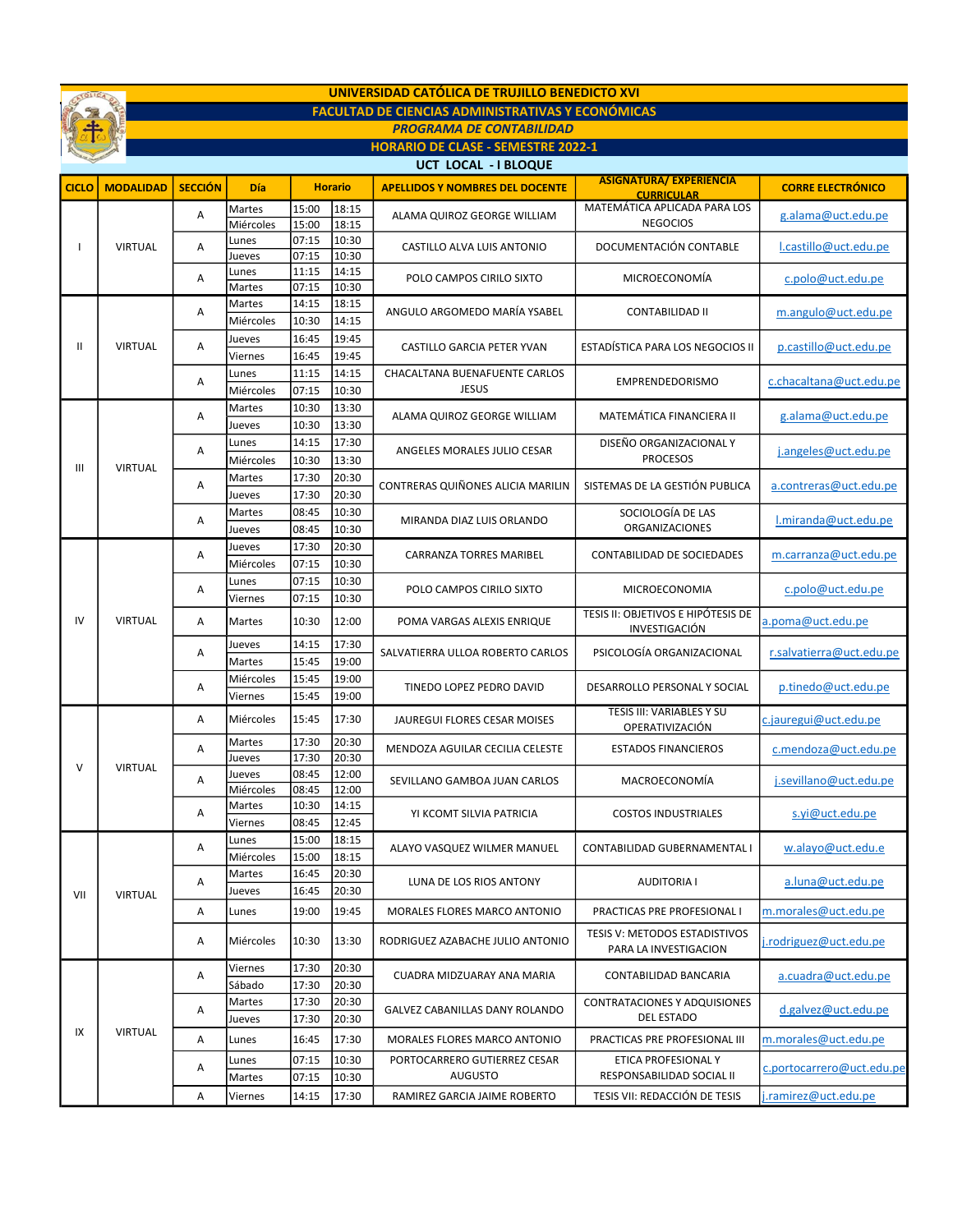

**FACULTAD DE CIENCIAS ADMINISTRATIVAS Y ECONÓMICAS**

#### **PROGRAMA DE ESTUDIOS DE CONTABILIDAD**

# **II BLOQUE**

**HORARIOS UCT LOCAL**